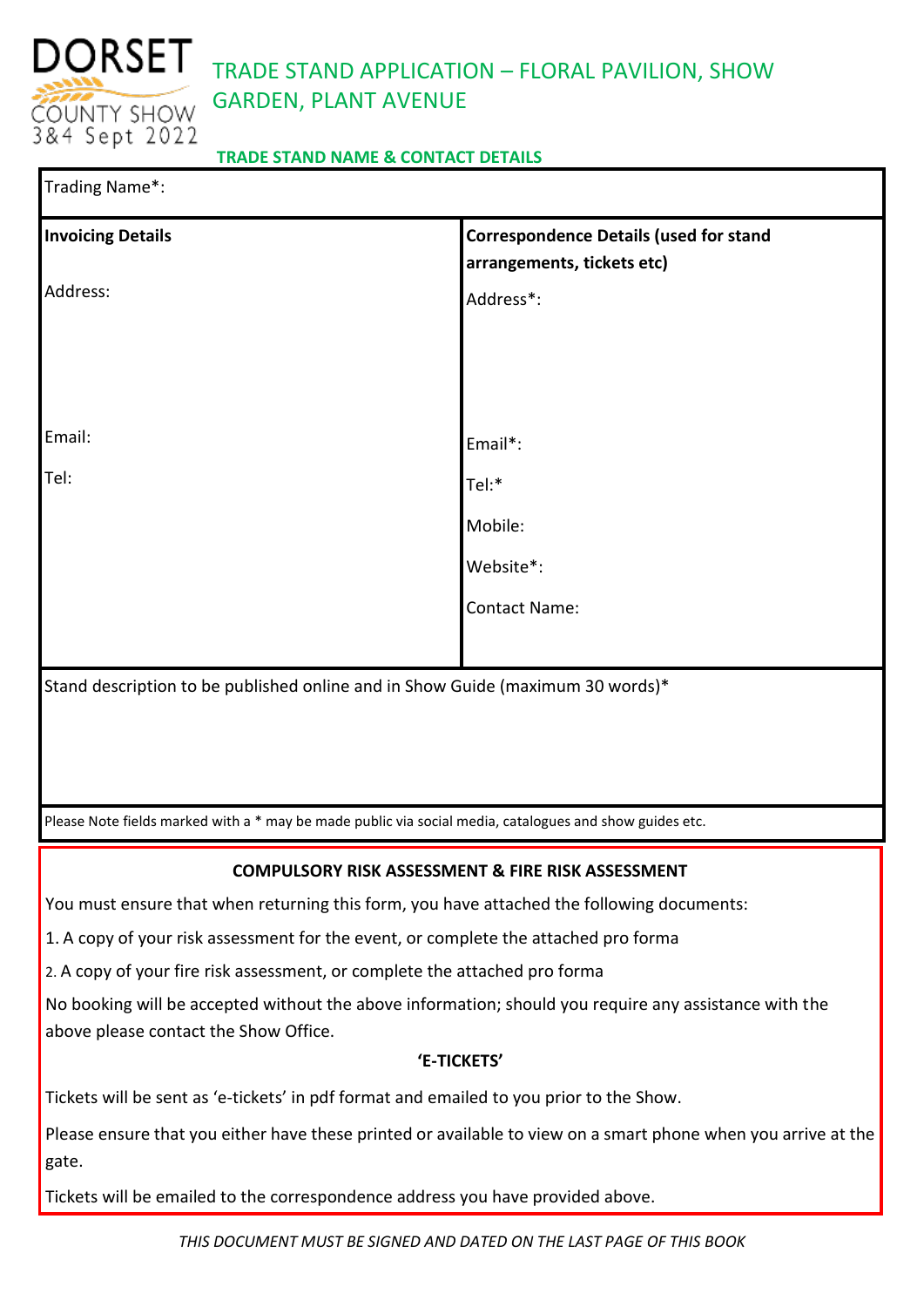

# DORSET TRADE STAND APPLICATION – FLORAL PAVILION, SHOW GARDEN, PLANT AVENUE

| <b>STAND FRONTAGE</b>              | <b>STAND DEPTH</b> | PRICE (ex VAT) | <b>TICK REQUIRED STAND SIZE</b> |  |  |  |  |
|------------------------------------|--------------------|----------------|---------------------------------|--|--|--|--|
| <b>Floral Pavilion/Show Garden</b> |                    |                |                                 |  |  |  |  |
| Inside Classes (classes 1, 2, 3)   |                    |                |                                 |  |  |  |  |
| 5 <sub>m</sub>                     | 2.5 <sub>m</sub>   | £50            |                                 |  |  |  |  |
| 7.5m                               |                    | £75            |                                 |  |  |  |  |
| <b>Outside Class (class 4)</b>     |                    |                |                                 |  |  |  |  |
| 9 <sub>m</sub>                     | 3m                 | £240           |                                 |  |  |  |  |
| <b>Plant Avenue Classes</b>        |                    |                |                                 |  |  |  |  |
| 3m                                 | 3m                 | £80            |                                 |  |  |  |  |
| 6 <sub>m</sub>                     |                    | £160           |                                 |  |  |  |  |
| 9m                                 |                    | £240           |                                 |  |  |  |  |

**Size of Trade Stand from 2019:** 

**Where possible do you wish to be located in the same or similar location to 2019?** 

Yes/No

| Complimentary Ticket allowance included in stand cost:<br>(Additional tickets can be purchased on the summary page at discounted rate) |                                       |                                |  |  |
|----------------------------------------------------------------------------------------------------------------------------------------|---------------------------------------|--------------------------------|--|--|
| <b>Stand Frontage</b>                                                                                                                  | <b>One Day Tickets</b>                | <b>Show Day Vehicle Passes</b> |  |  |
| 3m                                                                                                                                     | 4 (two people each day)               |                                |  |  |
| 6m                                                                                                                                     | 4 (two people each day)               | 2                              |  |  |
| 9m/12m                                                                                                                                 | 6 (three people each day              | 3                              |  |  |
| 15 <sub>m</sub>                                                                                                                        | 8 (four people each day)              | 4                              |  |  |
| 18 <sub>m</sub>                                                                                                                        | 10 (five people each day)             | 5                              |  |  |
|                                                                                                                                        | +18m by agreement with Show Secretary |                                |  |  |

**Do you require HGV access?**

Yes/No

**Bookings will not be confirmed unless accompanied with a minimum deposit of 50% of total stand fee.**

**The balance of total stand fee is due by the 1st July 2022**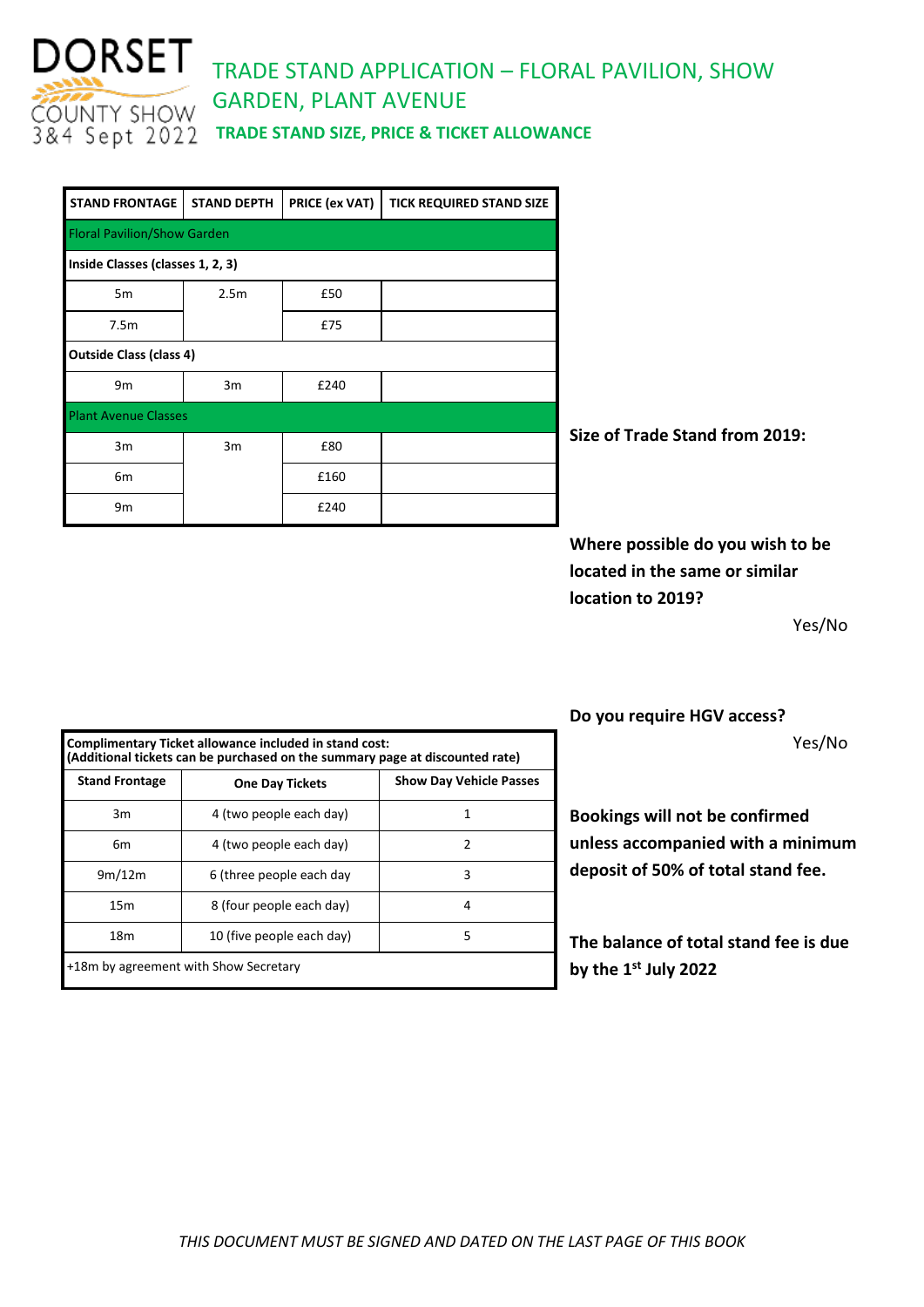DORSET TRADE STAND APPLICATION – FLORAL PAVILION, SHOW GARDEN, PLANT AVENUE

# **OUNTY SHOW & 4 Sept 2022 TRADE STAND ELECTRICAL REQUIRMENTS**

#### **Contractor—Hustings Electrical Ltd**

Hustings Electrical Ltd<br>New Services - Traditional Values

Requests made after 1st August incur a surcharge; all prices are exclusive of VAT. Final cut-off date, 19/08/22—no further electrical bookings will be taken.

#### **STRICTLY NO GENERATORS ARE ALLOWED FOR SAFETY REASONS**

#### **STANDS MAY NOT SHARE ELECTRICAL SUPPLIES**

Electricity is made available subject to the usual caveat that every effort will be made to maintain supply at all times. ELECTRICITY IS AVAILABLE FROM FRIDAY AT APPROXIMATELY 5.30PM UNTIL 5.00PM ON SUNDAY EVENING.

The supply will be delivered as a "cee form" socket and an adaptor will be required if you require a standard 13amp plug.

Please note price for adaptors is a purchase price and the adaptor is yours to keep after the Show, they are nonrefundable. Adaptors can be collected from the Secretary's Office the day before the Show.

Tripping of electricity can be through overloading or faulty equipment, please ensure you have correctly ordered sufficient supply and your electrical equipment is PAT tested and in a safe condition for use at the Show.

The electrical supply will be delivered to the back corner of your stand, you may require your own extension cable.

| <b>SUPPLY TYPE</b>                                                        | <b>QTY</b> | <b>PRICE (ex VAT)</b> | PRICE (post 1st Aug ex<br>VAT)                                | <b>TOTAL (ex VAT)</b> |
|---------------------------------------------------------------------------|------------|-----------------------|---------------------------------------------------------------|-----------------------|
| 16 amp commercial supply                                                  |            | £156                  | £195                                                          |                       |
| 32amp commercial supply                                                   |            | £198                  | £247                                                          |                       |
| 16 amp to single 13 amp adaptor<br>(only valid if used with above supply) |            | £31                   | £39                                                           |                       |
| 32 amp to twin 13 amp adaptor<br>(only valid if used with above supply)   |            | £59                   | £74                                                           |                       |
| Three Phase Supply                                                        |            | £600                  | £750                                                          |                       |
|                                                                           |            |                       | <b>SUB TOTAL -</b><br><b>CARRY FORWARD</b><br><b>OVERPAGE</b> |                       |